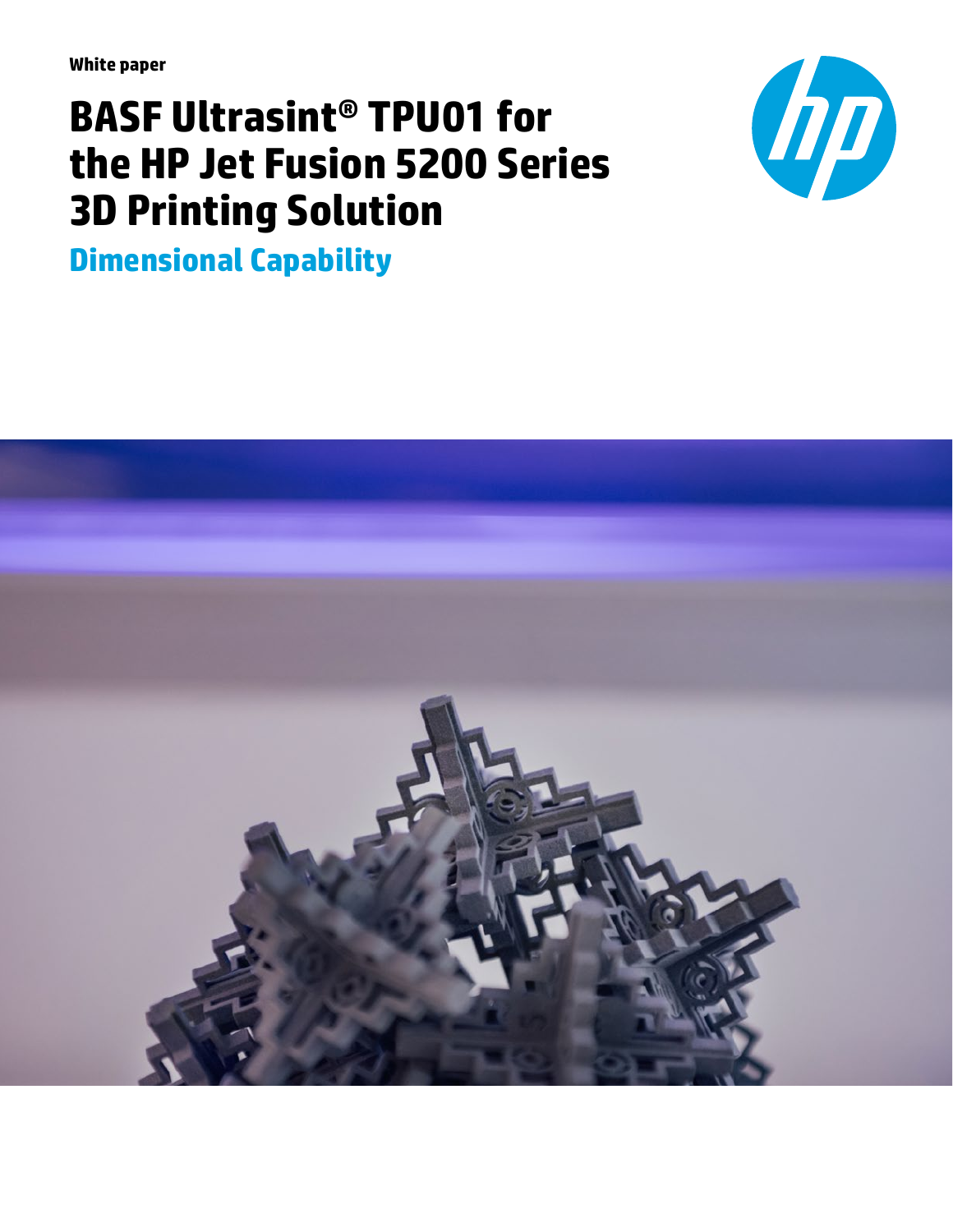## **Introduction**

At HP, we are committed to providing part designers and part manufacturers with the technical information and resources needed to enable them to unlock the full potential of 3D printing and prepare them for the future era of digital manufacturing.

The aim of this white paper is to provide you with information on the dimensional capabilities that can be achieved with the HP Jet Fusion 5200 Series 3D Printing Solution with BASF Ultrasint® TPU01.<sup>1</sup>

In this white paper, you will find:

- Tolerances in XY and Z for nominal dimensions ranging from 0 mm to 80 mm that can be achieved with the HP Jet Fusion 5200 Series 3D Printing Solution, according to a process capability index,
- A detailed explanation of the test conditions under which these values were obtained, and
- Additional information on the concept of process capability and dimensional tolerancing, and a glossary of key terms used.

## **HP Jet Fusion 5200 Series 3D Printing Solution dimensional capability performance**

#### **Test job**

The dimensional capability performance of the HP Jet Fusion 5200 Series 3D Printing Solution has been characterized using the HP dimensional capability characterization job, which contains 122 diagnostic parts spread throughout the printable volume. The job includes three different types of diagnostic parts and a total of 1,524 dimensions.



*Figure 1. HP dimensional capability characterization job*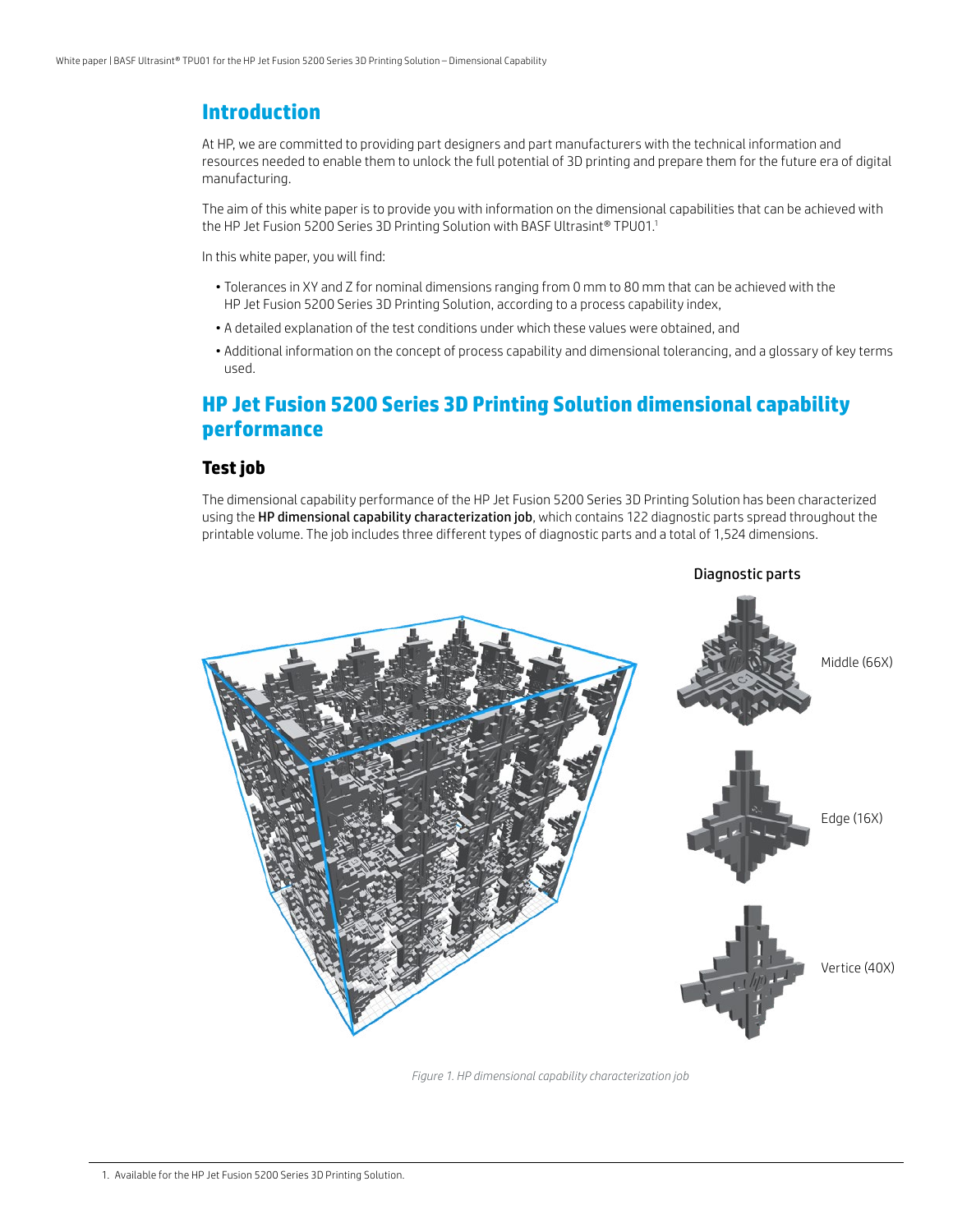### **Performance results for BASF Ultrasint® TPU01**

Table 1 shows the dimensional tolerances obtained during the characterization for a target process capability of  $C_{nk} = 1.33$  (4 sigma).

|                                                                                    | <b>Nominal dimension</b> |             |       |              |              |        |  |  |  |  |  |
|------------------------------------------------------------------------------------|--------------------------|-------------|-------|--------------|--------------|--------|--|--|--|--|--|
| Tolerances for $C_{nk} = 1.33^{\text{ii iii}}$<br>(in mm)                          |                          | $0 - 30$ mm |       | $30 - 50$ mm | $50 - 80$ mm |        |  |  |  |  |  |
|                                                                                    | XY                       | Z           | XY    | Z            | XY.          |        |  |  |  |  |  |
| With the default setting for the<br>HP Jet Fusion 5200 Series 3D Printing Solution | ±0.44                    | ±1.05       | ±0.52 | ±1.35        | ± 0.66       | ± 1.80 |  |  |  |  |  |

*i. Based on internal testing and measured using the HP dimensional capability characterization job. Results may vary with other jobs and geometries. ii. Using BASF Ultrasint® TPU01 material, 20% refresh ratio, Balanced print profile, hot unpack, and measured after sandblasting with glass beads 300-400 µm at 5-6 bars.*

*iii. Following all HP-recommended printer setup and adjustment processes and print heads aligned using semi-automatic procedure.*

*Table 1. Dimensional capabilities for BASF Ultrasint® TPU01. Target process capability of C<sub>pk</sub> = 1.33.* 

### Table 2 shows the dimensional tolerances if the process capability target is set to  $C_{pk}$  = 1.00 (3 sigma).

|                                                                                                                                                      | <b>Nominal dimension</b> |             |       |              |              |        |  |  |  |  |  |  |
|------------------------------------------------------------------------------------------------------------------------------------------------------|--------------------------|-------------|-------|--------------|--------------|--------|--|--|--|--|--|--|
| Tolerances for $C_{nk} = 1.00^{nmin}$<br>(in mm)                                                                                                     |                          | $0 - 30$ mm |       | $30 - 50$ mm | $50 - 80$ mm |        |  |  |  |  |  |  |
|                                                                                                                                                      | XY                       | Z           | XY    | Z            | XY           | Z      |  |  |  |  |  |  |
| With the default setting for the<br>HP Jet Fusion 5200 Series 3D Printing Solution                                                                   | ±0.35                    | ±0.90       | ±0.40 | ±1.15        | ± 0.50       | ± 1.50 |  |  |  |  |  |  |
| i. Based on internal testing and measured using the HP dimensional capability characterization job. Results may vary with other jobs and geometries. |                          |             |       |              |              |        |  |  |  |  |  |  |

*ii. Using BASF Ultrasint® TPU01 material, 20% refresh ratio, Balanced print profile, hot unpack, and measured after sandblasting with glass beads 300-400 µm at 5-6 bars.*

*iii. Following all HP-recommended printer setup and adjustment processes and print heads aligned using semi-automatic procedure.*

*Table 2. Dimensional capabilities for BASF Ultrasint® TPU01. Target process capability of*  $C_{pk}$  *= 1.00.*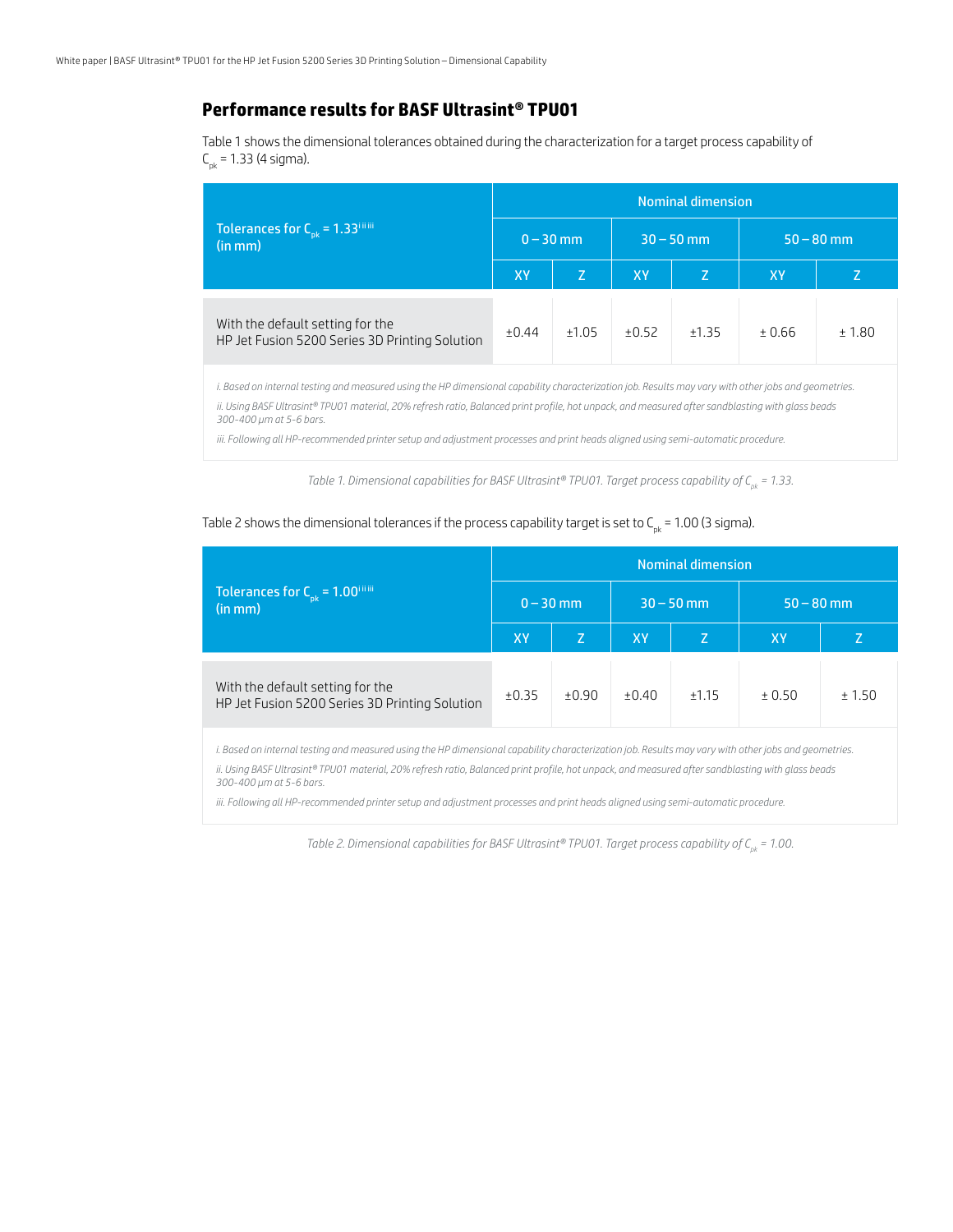## **Appendix 1: Understanding process capabilities**

Process capability determines whether a process meets a specification. The process capability index or process capability ratio or  $C_{nk}$  is a statistical measure of process capability. It quantifies the ability of a process to produce output within specification limits.

When talking about a dimensional specification, the C<sub>nk</sub> measures the statistical probability that a certain process produces a dimension within its tolerance range. The higher the  $C_{nk}$  value the better, meaning that more measurements will be within its tolerance range.

For a process to be capable, it needs to be both repeatable and accurate.

Repeatability is how close multiple measurements are to each other (also called precision).

Accuracy is how close a measurement value is to the specified nominal.

The capability of a process is then a function of two parameters:

- How repeatable it is compared to the width of the specification limits, measured by the C<sub>n</sub>
- How accurate it is, measured by the bias



*Figure 2. Relationship between bias and variability*

This concept only holds meaning for processes that are in a state of statistical control with an output that is approximately normally distributed.

Both conditions happen when dealing with the dimensional quality control of HP MJF–produced parts where the output is the dimensional value of the different geometrical features of a part.

Dimensional quality control processes define an upper specification limit (USL) and lower specification limit (LSL), also called the "tolerance range" of the process. The target of the process is the center of this range, typically the nominal dimension value.

The objective to have a well-controlled dimensional process is to have its normal distributed population of measurements:

- $\bullet$  With a variability (calculated as standard deviation) that "fits" in the tolerance range.  $\sf C_p$  measures how well the variability fits within the tolerance range.
- With a mean (average) as close as possible to the target. The deviation is measured by the bias.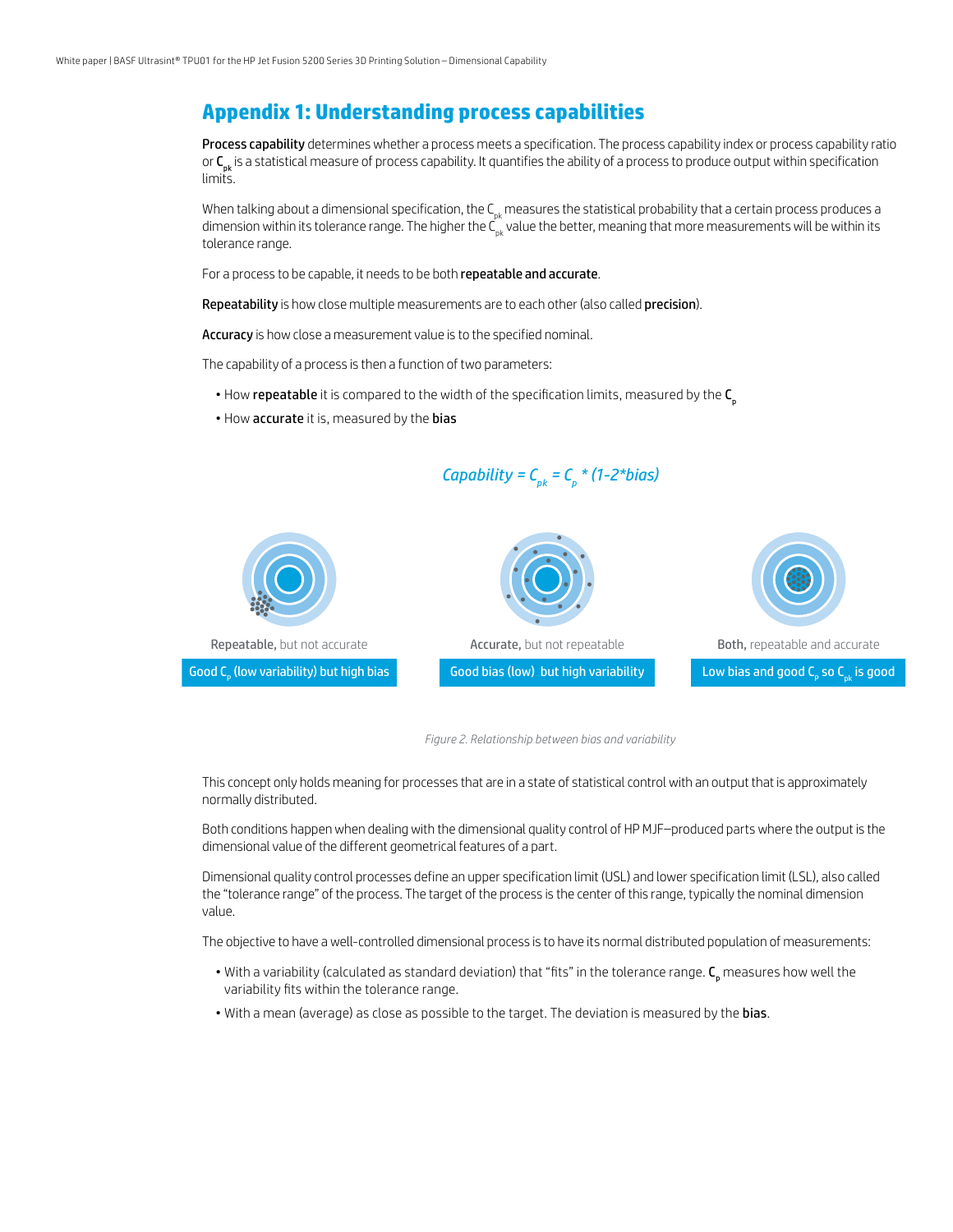Only if both conditions are met, process capability measured by  $C_{\text{pk}}$  is considered good:



*Figure 3. Process capability C<sub>nk</sub> scenarios* 

The mathematical calculation of these parameters is as follows:

$$
C_p = \frac{Specification \; width}{Process \; width} = \frac{(USL - LSL)}{6\sigma}
$$

Standard deviation estimates the sigma and quantifies the variability and dispersion of the process.

 $\mathsf{C}_\mathsf{p}$  should always be greater than 1.00 for the variability to fit within the tolerance range.

$$
C_{pk} = m \left\{ \frac{[USL - \mu]}{3 \cdot \sigma} \frac{[\mu - LSL]{J}}{3 \cdot \phi} \right\}
$$

The statistical mean estimates the mu  $(\mu)$ .

Therefore:

- $\cdot C_{\rm pk}$  "measures" the distance of the mean to the closer specification limit, which could be the upper or the lower limit.
- $C_{\rm pk}$  takes into account how centered the process is ( $C_{\rm pk} \leq C_{\rm pb}$ ).
- For a perfectly centered process,  $C_p = C_{pk}$ .
- $\bullet$  If C<sub>p</sub> > C<sub>pk</sub>, it is possible to increase the C<sub>pk</sub> by readjusting the mean of the process.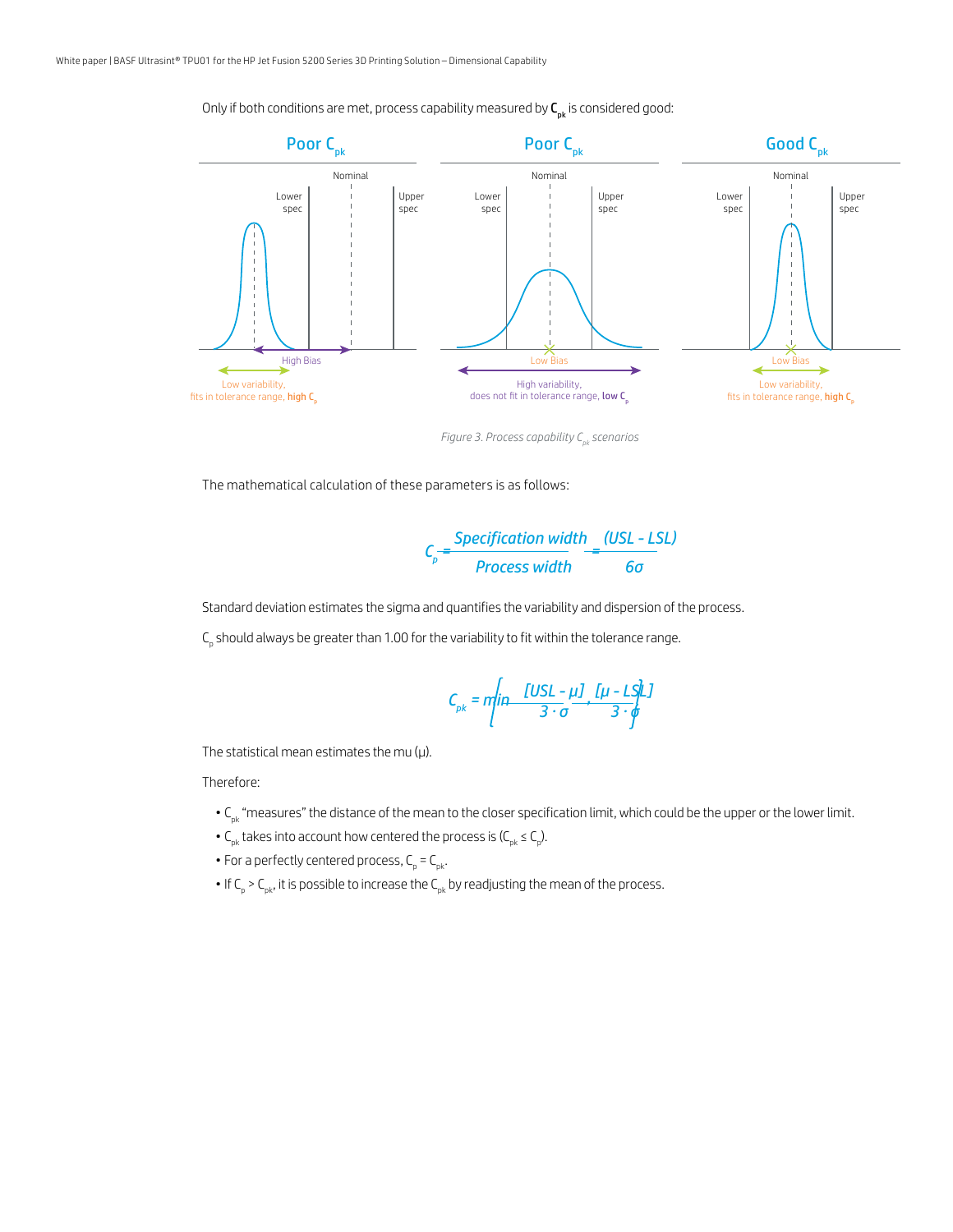|                    | $C_{\rm pk}$   | <b>Sigma</b><br>level | <b>Dimensions</b><br>within specs (%) | <b>Dimensions</b><br>out of specs<br>(units per million) | Part yield for a part<br>with 10 dimensions<br>(% ) |         |
|--------------------|----------------|-----------------------|---------------------------------------|----------------------------------------------------------|-----------------------------------------------------|---------|
| 100%               | 0.33           | h                     | 68.27                                 | 317,300                                                  | 2.20                                                |         |
| inspection<br>0.67 | $\overline{c}$ | 95.45                 | 45,500                                | 62.77                                                    |                                                     |         |
|                    | 1.00           | 3                     | 99.73                                 | 2,700                                                    | 97.33                                               |         |
| <b>Statistical</b> | 1.33           | $\overline{4}$        | 99.9937                               | 63                                                       | 99.94                                               | Desired |
| process            | 1.50           | 5                     | 99.99966                              | 3.4                                                      | 100                                                 |         |
| control            | 1.67           | 6                     | 99.99997                              | 0.6                                                      | 100                                                 |         |

Table 3 displays the relevant  $C_{nk}$  values and their correlation with process yields:

Table 3. C<sub>pk</sub> and process yield correlation

For a part to be considered good, all the specified dimensions need to be within tolerances. Therefore, the part yield is a metric that can be calculated as the statistical sum of the single dimension success rate. In the previous table, an example for a part with 10 dimensions is shown in the right column.

For  $C_{\alpha k}$  values below 1.00, the yield is such that the best quality control method is 100% inspection, and the general fabrication process is to over-produce and send only the parts that meet the tolerance requirements. This is costly but it is a reasonable process, especially for low-volume production.

For  $C_{\alpha k}$  values above 1.00 (3 sigma), the dimensional success rate and the yield begin to approach each other, and statistical process control starts to become a viable option. This means that after the process has demonstrated that it is statistically and consistently achieving  $C_{nk}$  above 1.00 for all dimensions, one could move to auditing random parts per each lot of parts.

Generally, a C<sub>nk</sub> of 1.33 (4 sigma) is desired to ensure enough of a margin for statistical process control, especially when dealing with multi-part complex mechanisms.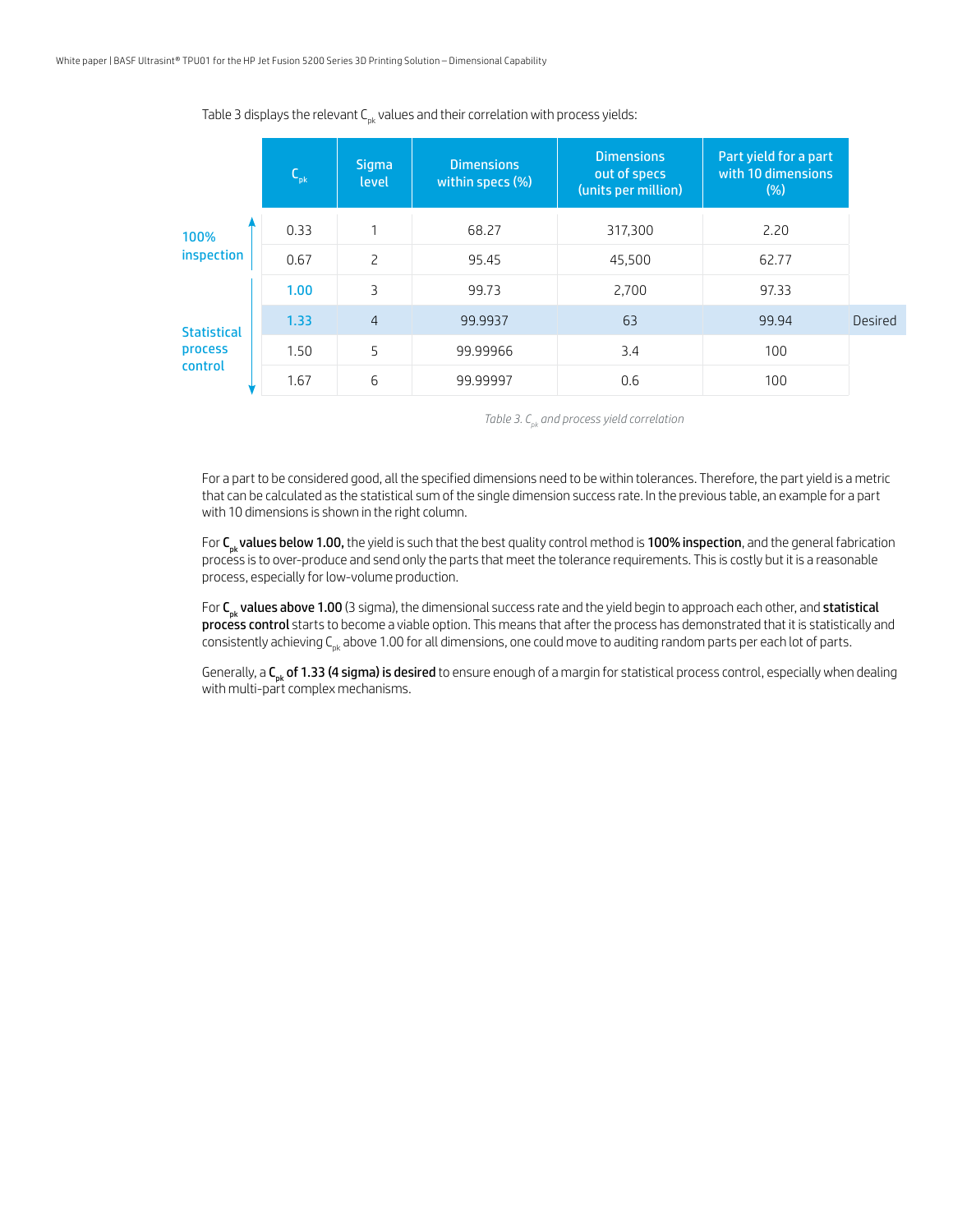## **Appendix 2: Dimensional requirements & IT grades**

The International Tolerance grades (IT grades) defined in ISO 286/ANSI B4.2-1978 provide standardized tolerance ranges. The smaller the IT grade, the smaller the tolerance range, meaning better dimensional performance (less variability).

Each IT grade has a tolerance range that varies depending on the nominal value of the dimension. The larger the specified dimension, the larger the tolerance range for accuracy.

|                          | Dimension (mm)         | IT1                      | IT <sub>2</sub> | IT3            | IT4            | IT5 | IT <sub>6</sub> | IT7 | IT <sub>8</sub> | IT <sub>9</sub>  | <b>IT10</b> | IT11 | <b>IT12</b> | <b>IT13</b> | <b>IT14</b> | <b>IT15</b> |  |  |
|--------------------------|------------------------|--------------------------|-----------------|----------------|----------------|-----|-----------------|-----|-----------------|------------------|-------------|------|-------------|-------------|-------------|-------------|--|--|
| Above                    | Up to and<br>including |                          |                 |                |                |     | μm              |     |                 | Tolerance ranges |             | mm   |             |             |             |             |  |  |
| $\overline{\phantom{a}}$ | 3                      | 0.8                      | 1.2             | $\overline{c}$ | 3              | 4   | 6               | 14  | 10              | 25               | 40          | 60   | 0.10        | 0.14        | 0.25        | 0.4         |  |  |
| 3                        | 6                      | 1                        | 1.5             | 2.5            | 4              | 5   | 8               | 18  | 12              | 30               | 48          | 75   | 0.12        | 0.18        | 0.30        | 0.48        |  |  |
| 6                        | 10                     | 1                        | 1.5             | 2.5            | 4              | 6   | 9               | 22  | 15              | 36               | 58          | 90   | 0.15        | 0.22        | 0.36        | 0.58        |  |  |
| 10                       | 18                     | 1.2                      | 2               | 3              | 5              | 8   | 11              | 27  | 18              | 43               | 70          | 110  | 0.18        | 0.27        | 0.43        | 0.70        |  |  |
| 18                       | 30                     | 1.5                      | 2.5             | 4              | 6              | 9   | 13              | 33  | 21              | 52               | 84          | 130  | 0.21        | 0.33        | 0.52        | 0.84        |  |  |
| 30                       | 50                     | 1.5                      | 2.5             | 4              | $\overline{7}$ | 11  | 16              | 39  | 25              | 62               | 100         | 160  | 0.25        | 0.39        | 0.62        | 1.00        |  |  |
| 50                       | 80                     | $\overline{\phantom{0}}$ | 3               | 4              | 8              | 13  | 19              | 46  | 30              | 74               | 120         | 190  | 0.30        | 0.46        | 0.74        | 1.20        |  |  |
| 80                       | 120                    | 2.5                      | 4               | 6              | 10             | 15  | 22              | 54  | 35              | 87               | 140         | 220  | 0.35        | 0.54        | 0.87        | 1.40        |  |  |
| 120                      | 180                    | 3.5                      | 5               | 8              | 12             | 18  | 25              | 63  | 40              | 100              | 160         | 250  | 0.40        | 0.63        | 1.00        | 1.60        |  |  |
| 180                      | 250                    | 4.5                      | 7               | 10             | 14             | 22  | 29              | 72  | 46              | 115              | 185         | 290  | 0.46        | 0.72        | 1.15        | 1.85        |  |  |
| 250                      | 315                    | 6                        | 8               | 12             | 16             | 23  | 32              | 81  | 52              | 130              | 210         | 320  | 0.52        | 0.81        | 1.30        | 2.10        |  |  |
| 315                      | 400                    | $\overline{7}$           | 9               | 13             | 18             | 25  | 36              | 89  | 57              | 140              | 230         | 360  | 0.57        | 0.89        | 1.40        | 2.30        |  |  |
| 400                      | 500                    | 8                        | 10              | 15             | 20             | 27  | 40              | 97  | 63              | 155              | 250         | 400  | 0.63        | 0.97        | 1.55        | 2.50        |  |  |
| 500                      | 630                    | 9                        | 11              | 16             | 22             | 32  | 44              | 100 | 70              | 175              | 280         | 440  | 0.70        | 1.10        | 1.75        | 2.80        |  |  |

*Table 4. Standard international tolerance grades*



*Figure 4. Tolerance range vs. dimension length*

IT grades provide a standardized reference to compare typical manufacturing process capability in terms of dimensional tolerance for a given dimension, as shown in the following table.

|                 | Measuring tools |  |  |  |  |                                          |  |                                                  |  |  | <b>Material</b> |  |  |  |  |  |  |      |
|-----------------|-----------------|--|--|--|--|------------------------------------------|--|--------------------------------------------------|--|--|-----------------|--|--|--|--|--|--|------|
| <b>IT Grade</b> |                 |  |  |  |  | 01 0 1 2 3 4 5 6 7 8 9 10 11 12 13 14 15 |  |                                                  |  |  |                 |  |  |  |  |  |  | - 16 |
|                 |                 |  |  |  |  |                                          |  | Large manufacturing<br><b>Fits</b><br>tolerances |  |  |                 |  |  |  |  |  |  |      |
|                 | Better          |  |  |  |  |                                          |  |                                                  |  |  |                 |  |  |  |  |  |  |      |

*Table 5. IT Grades for measuring tools & materials*